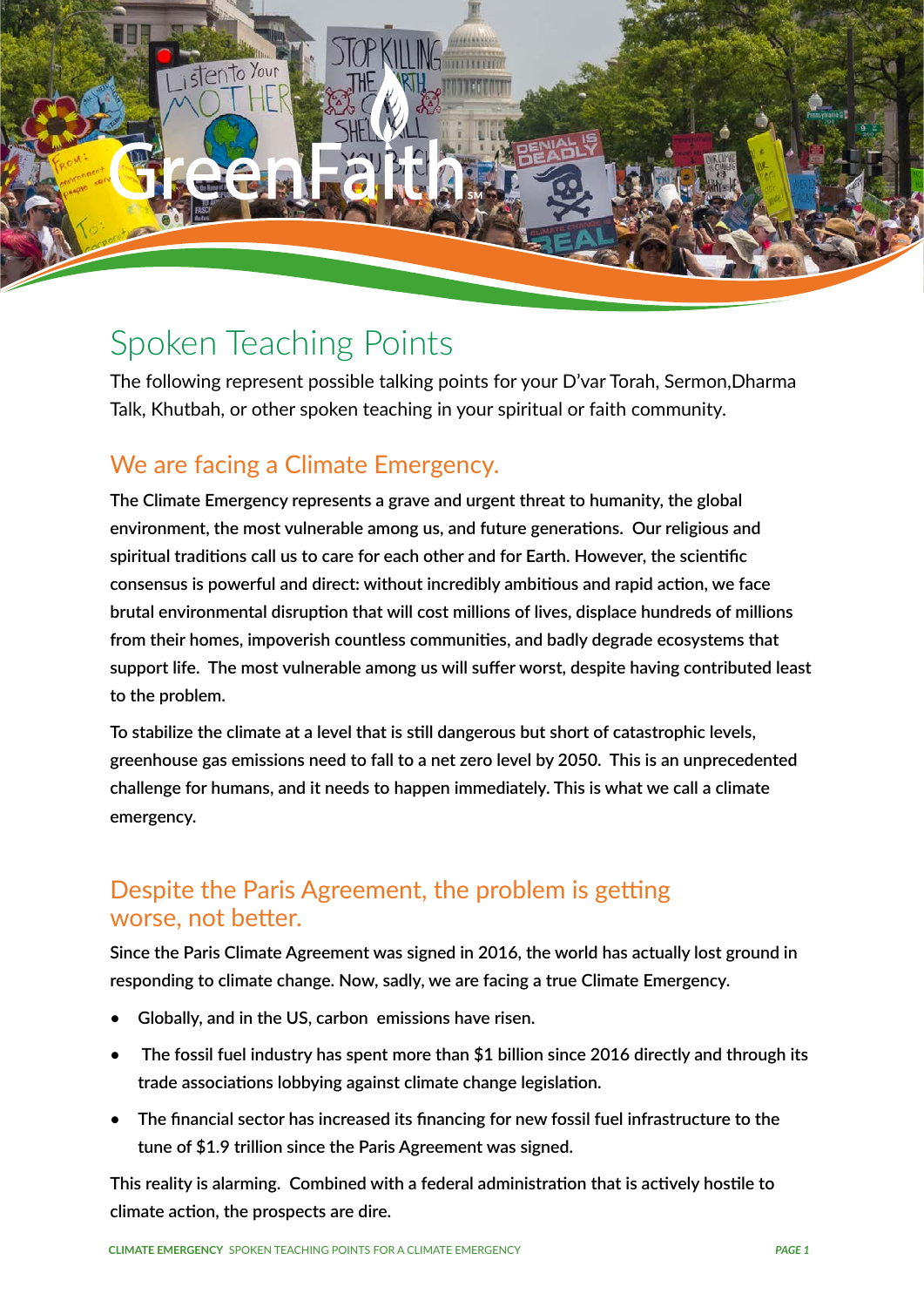

### People of faith and spirit must decide what response to the Climate Emergency they will support.

**People of faith and spirit must decide what kind of response to climate change they will support. GreenFaith supports a response based on compassion, love and justice and believes that four conditions must guide our approach to climate change. Our response must:**

- **• Be urgent and ambitious, meeting the scale of the problem at the fastest possible rate. A mobilization of society similar to past wartime mobilizations is needed.**
- **• Be holistic. It must transform our energy, transportation, food and water systems, our buildings and infrastructure, and economic systems. All must change if we are to meet the challenge.**
- **• Engage those hurt most by and vulnerable to the climate emergency and invest heavily in their communities and solutions. It must provide protection from extreme heat, severe weather, high flooding waters, and deadly air pollution. It must support local leadership, and the countless local solutions that are already underway.**
- **• Invest in the training of workers, job placement, and a commitment to good paying jobs. It must fund re-training and income maintenance for displaced workers, so that those who have built the foundation for today's economy aren't hurt by the transition to a new economy.**

### Declaring a Climate Emergency can make a real difference!

**Every country, state, and local government in the world should declare a climate emergency.**

**The science is clear. We urgently need a massive effort to reverse global warming and protect humanity and the natural world from collapse. The U.S. Congress has a special responsibility to declare a national climate emergency in order to mobilize an emergency response from one of the first and worst greenhouse gas polluters. In doing so, the United States would join more than 750 local, state, and national governments in 16 countries around the world in telling the truth about the climate.**

**The U.S. Congressional Declaration of Climate Emergency Concurrent Resolution calls for a "national, social, industrial, and economic mobilization of the resources and labor of the United States at a massive scale to halt, reverse, mitigate, and prepare for the consequences of the climate emergency and to restore the climate for future generations." The Resolution recognizes the need for a "zero emissions economy" that "guarantees good jobs and union wages with quality benefits", as well as the critical need for a "just and managed phase-out" of oil, gas, and coal in order to "keep fossil fuels in the ground". This is precisely the urgency and scale of action we need today for the sake of not only our country, but of our entire planet; for not only our species, but for all life as we know it.**